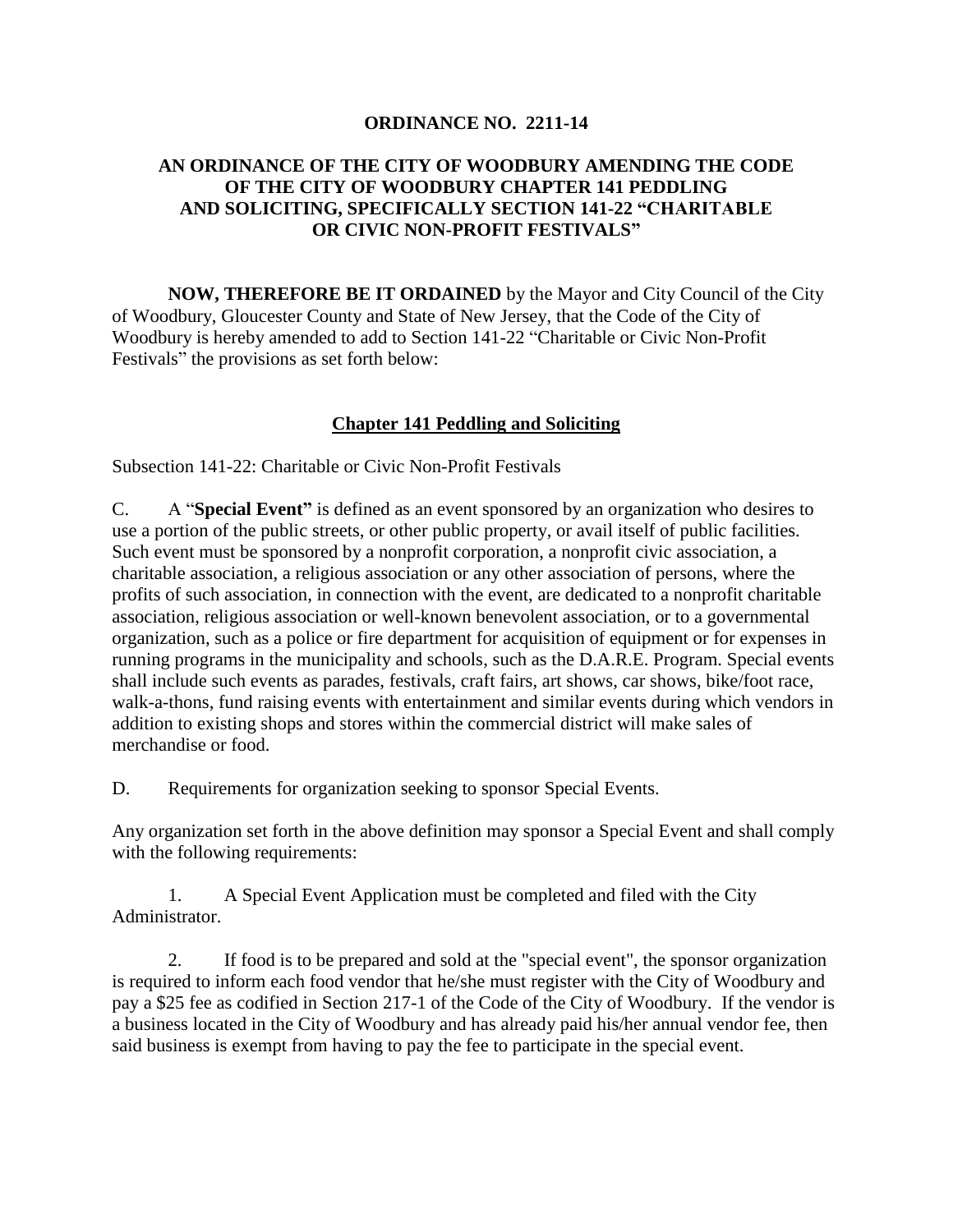3. If the food vendor is using propane or other fuel for cooking, then the vendor must obtain from the Woodbury Fire Department Bureau of Fire Prevention a Type IV Fire Safety Permit pursuant to *N.J.A.C.* 5:70-2.7(a) and pay the prescribed fee.

4. In lieu of each vendor being charged a merchandise fee, as defined in Section 141-12 of the Code of the City of Woodbury, the sponsor organization may agree in writing to pay the Special Event Merchandise Fee set forth below.

5. The City of Woodbury sets forth the following "Special Event Merchandise Fee". The goal of this new fee schedule is to encourage participation in Special Events sponsored by charitable organizations.

| No. of Vendors Participating in the Special Event* | Fee      |
|----------------------------------------------------|----------|
| 0-5 Vendors                                        | \$100.00 |
| 6-10 Vendors                                       | \$200.00 |
| 11-15 Vendors                                      | \$300.00 |
| 16-20 Vendors                                      | \$400.00 |
| $20+$ Vendors                                      | \$500.00 |

\*If the vendor is a business or another non-profit entity located in the City of Woodbury, then said vendor is not included in the count.

6. Insurance and Hold Harmless and Indemnification Agreement.

(a) The sponsoring organization shall provide proof of general liability insurance in the amount of \$1,000,000 issued by an insurance company licensed to do business in the State of New Jersey in a form acceptable to the City of Woodbury covering the sponsoring organization and naming the City of Woodbury, its officers, agents and employees as additional insureds covering all claims or damages to all property and for bodily injury, including death, which may arise from the special event or in connection with operations of the special event and shall provide that the policy shall not terminate or be cancelled prior to the expiration date without thirty (30) days advanced written notice to the City which insurance shall be primary with any other insurance of the City of Woodbury being excess and only for the benefit of the City of Woodbury.

(b) The sponsoring organization shall execute a Hold Harmless and Indemnification Agreement in favor of the City of Woodbury in a form acceptable to the City of Woodbury.

7. The sponsoring organization may request to host an ongoing, seasonal, or multidate event in which case the above vendor fee schedule applies for any five (5) individual days of operation in the course of the event. For events in excess of five (5) days, an additional \$25 fee is assessed per vendor which additional fee shall cover up to an additional (10) individual days in the course of the event. This multiple day event fee structure only applies when at the